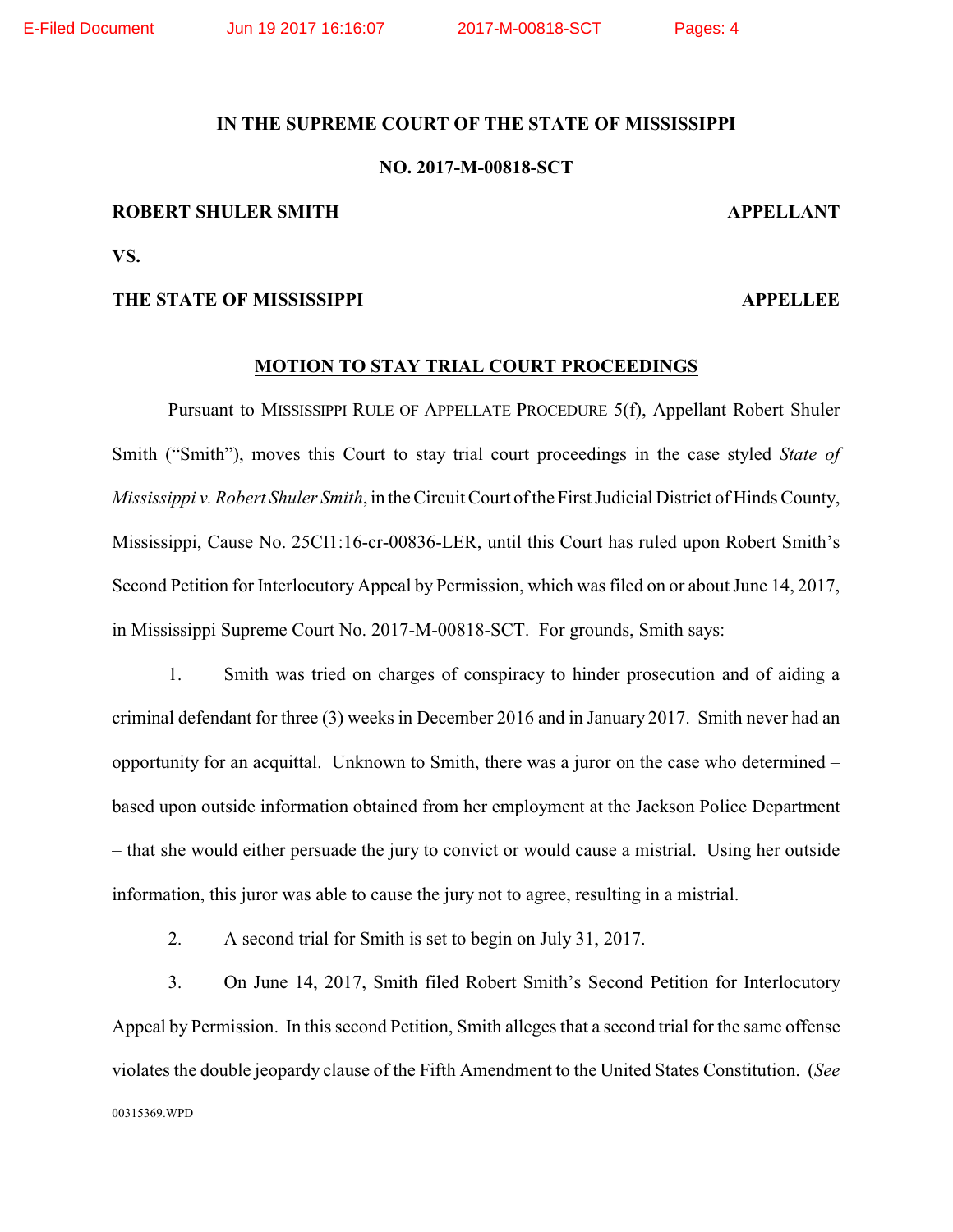Robert Smith's Second Petition for Interlocutory Appeal by Permission, filed in Mississippi Supreme Court No. 2017-M-00818-SCT, less exhibits, attached hereto as Exhibit "A.")

4. Under *Abney v. United States*, 431 U.S. 651 (1977), the Fifth Amendment confers not only the right to be free from conviction at a second trial, but also confers the right to be free from a second trial. *Abney* held that the Fifth Amendment "guarantee's protections would be lost if the accused were forced to 'run the gauntlet' a second time before an appeal could be taken . . . ." *Abney v. United States*, 431 U.S. 651, 662 (1977).

5. Robert Smith's Second Petition for InterlocutoryAppeal byPermission demonstrates that Smith has a "colorable" double jeopardy claim. (*See* Robert Smith's Second Petition for Interlocutory Appeal by Permission, less exhibits, attached hereto as Exhibit "A.") This Court should, therefore, stay the proceedings of the trial court until such time as the Court decides whether or not a second trial is barred by the Fifth Amendment's protection against double jeopardy.

WHEREFORE, PREMISES CONSIDERED, Appellant Robert Smith requests that this Court stay the trial court proceedings in the case styled *State of Mississippi v. Robert Shuler Smith*, in the Circuit Court of the First Judicial District of Hinds County, Mississippi, Cause No. 25CI1:16-cr-00836-LER, until this Court rules upon Robert Smith's Second Petition for Interlocutory Appeal by Permission.

RESPECTFULLY SUBMITTED, this the 19th day of June, 2017.

ROBERT SHULER SMITH, Appellant

By: */s/ Jim Waide* Jim Waide, MS Bar No. 6857 [waide@waidelaw.com](mailto:waide@waidelaw.com)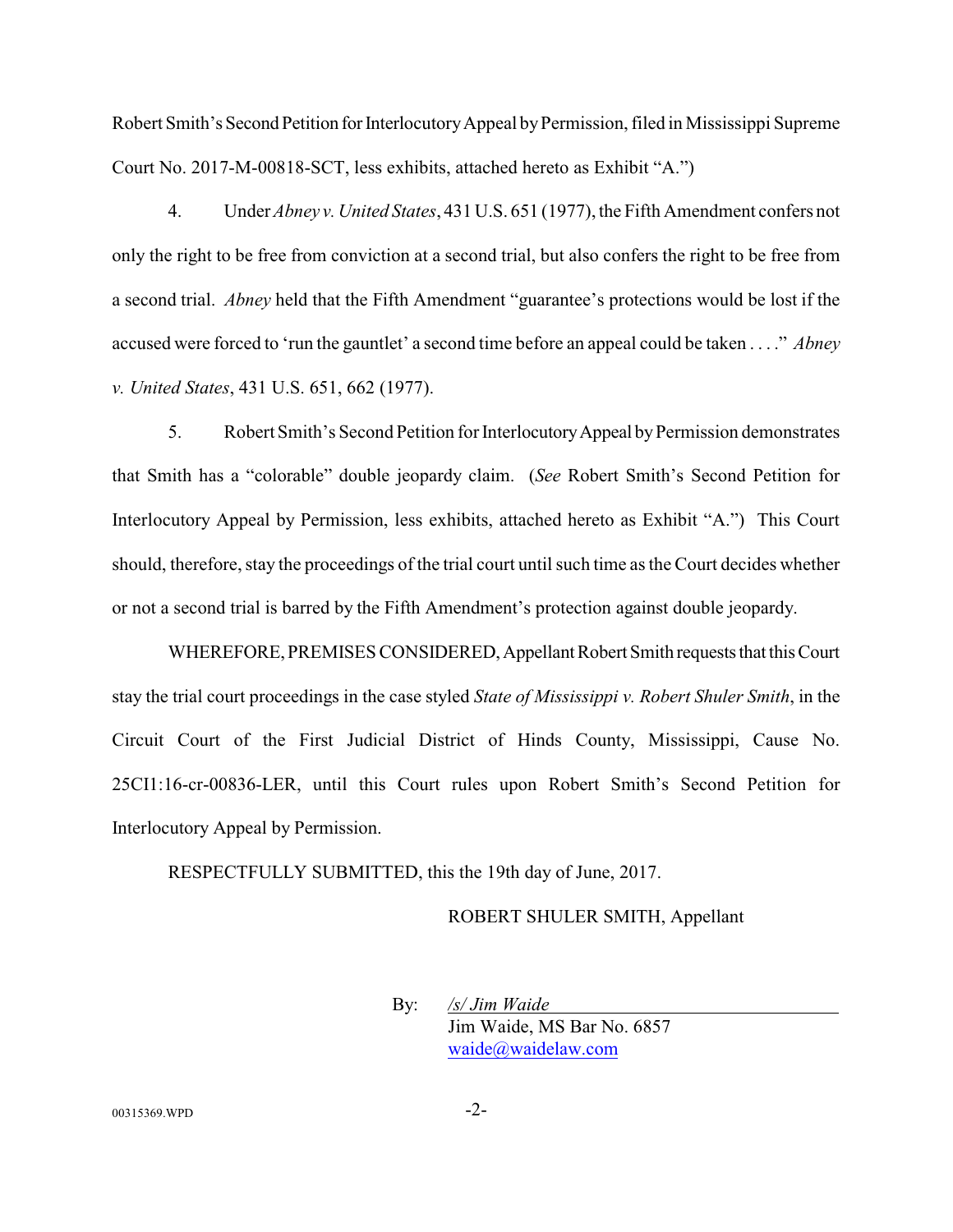WAIDE & ASSOCIATES, P.A. 332 North Spring Street Tupelo, MS 38804-3955 Post Office Box 1357 Tupelo, MS 38802-1357 (662) 842-7324 / Telephone (662) 842-8056 / Facsimile

ATTORNEYS FOR PLAINTIFF